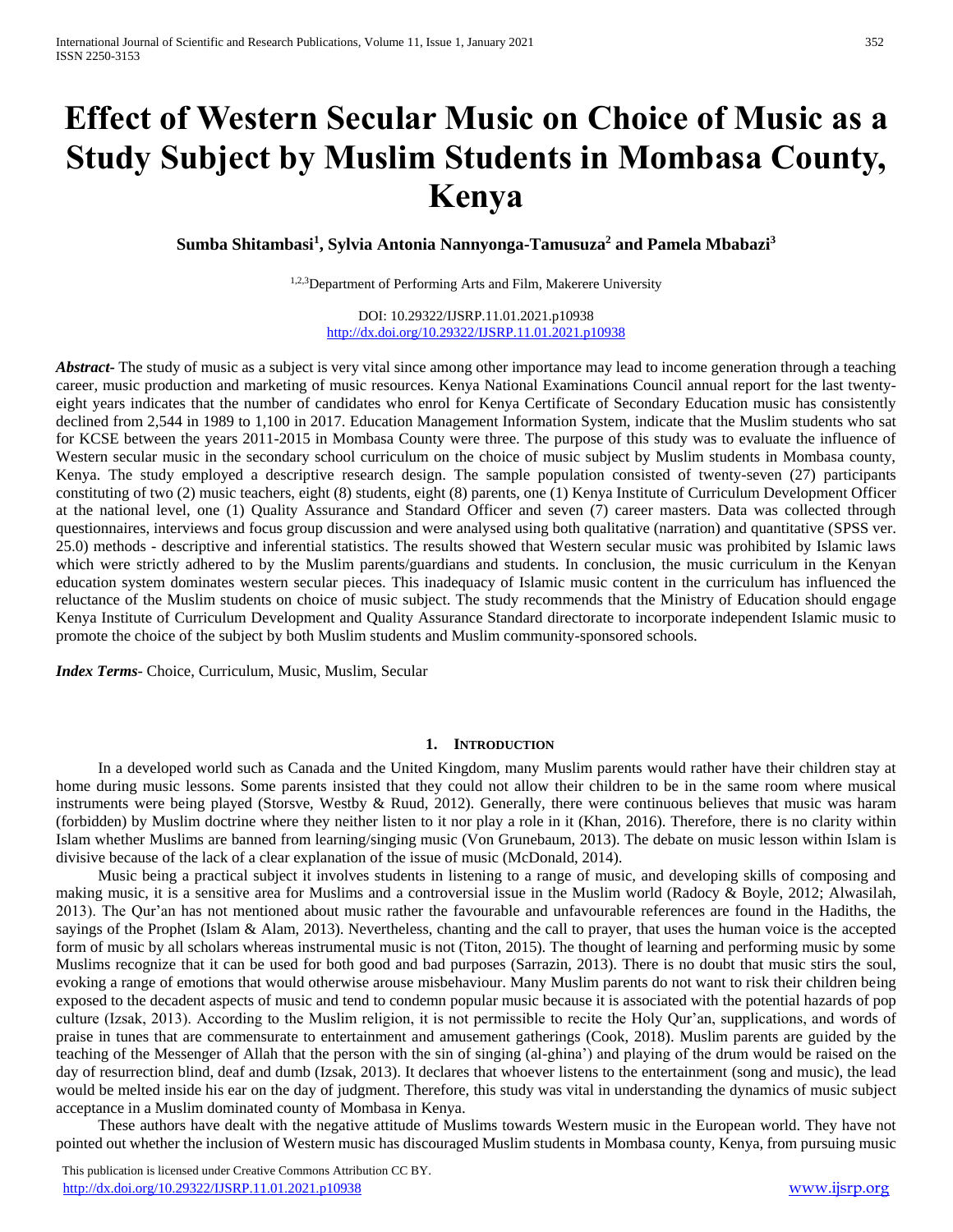and this is what this research intended to establish. In fact, according to Von Grunebaum, there is no clarity within Islam whether Muslims are banned from learning/singing Western music. Macdonald, says that the debate on music lesson within Islam is divisive because of lack of clear explanation.

In Africa, musical education based upon Western value has negative implications for the modern musical educational policies curriculum and practice for the modern African states (Casmir, Nwakego and Umenziwa 2015). Kenya has experienced dropping of music subject enrolment by Muslim students from 2008 to 2015 with Mombasa County taking the lead (Ongati, 2015).

The Kenyan music scholars have carried out studies on Kenya Certificate of Secondary Education (KCSE) music examination which is based on the content of the curriculum: Mbeche (2000), Auma, (2006), Ongati, (2009). They addressed musicianship in general but none of their studies focuses on the influence of the content of music curriculum on the choice of music by Muslim students, hence the need for this study.

#### **1.1 STATEMENT OF THE PROBLEM**

Muslim students hardly opt for Music subject. They are never willing to study music at post-primary level. According to Casimir and Umazinwa, (2015), it is rare for a Muslim student to take up music as a career subject. Current music education curricula designate Western classical music as the music most worthy of study through the emphasis on elements of music that are decidedly Western (Hess, 2015). This violates students' identities (Muslim identities). Musical content has been influenced by religion practice, meaning and values. Muslim students may not pursue music as a course because of what is taught in music. They may find it a challenge to perform Western pieces. Muslim girls hardly accept to put on dance skirts as costumes. The music taught in class is of no value to Muslims because it is not applicable in their services. Continuous drop by Muslim students pursuing Music subject informed this study. Scholarly works in Kenya in music curriculum left a gap in knowledge on the choice of Music subject by Muslim students that this study sought to fill. The question was thus, 'What influenced Western secular music in secondary school music curriculum on the choice of music as a study subject by Muslim Students in Mombasa County, Kenya?

# **2. RESEARCH METHODOLOGY**

**Research Design**: This study was conducted through descriptive research design method: the information was obtained from a sample rather than the entire population.

**Study Area:** The study was carried out in the one secondary school offering Music subject in Mombasa County.

**Study population:** The target population consisted of all students in secondary schools in Mombasa County currently taking or once took music. According to the QASO, Mombasa County, there are forty-four (44) secondary schools in the county having a total of twenty thousand and five (20,005) students. Out of the forty-four (44) schools, twenty-eight (28) are Muslim community-sponsored while sixteen (16) are non-Muslim community sponsored. Currently, there is only one school which offers music and has a population of eighty-seven (87) music students distributed as follows: form one forty-four (44) students, form two twenty-one (21) students, form three– ten (10) students and form four–twelve (12) students. The accessible population consists of Muslim students in Mombasa County who once took music as a subject and dropped it. They were only eight (8) students, three (3) music teachers, one (1) KICD officer, county QASO and career masters.

**Sample size:** Purposive sampling was used to select all the form 3 and 4 Muslim students who took music at junior secondary and dropped it at senior secondary; they were 9 in total, the 3 music teachers in the county, the KICD officer at the national level and QASO at the county level were selected all through purposive sampling. 9 parents to form 3 and 4 Muslim students who dropped music were also purposively selected. 30% of career masters from the Muslim community-sponsored schools were part of the sample.

**Data collection:** The research instruments comprised of the questionnaire, interview schedule and focus group discussion (FGD) schedule. Besides, content analysis was used to get the data from KNEC annual reports, KCSE past papers and examination schedule documents. The equipment included a tape recorder and a camera.

**Validity:** questionnaires were pre-tested to check whether they generated the intended data as per the study objectives.

**Reliability:** Cronbach's Alpha coefficient of 0.82 was achieved from the test thus data reliability was assured in this study.

**Data Analysis**: quantitative data were analysed using statistical package for social scientists (SPSS) Version 25.0 and presented in tables form. While qualitative data were described as verbatim and presented in a narration form.

# **3. RESULTS AND DISCUSSION**

The Muslim parents/guardians were asked to assist in providing their opinions concerning the influence of Western secular music on the choice of Music subject by Muslim students. Table 3.1 shows the findings.

**Table 3.1: Effects of Western secular music on the choice of music subject by Muslim students**

| where he have the common our time through the animals have level in |       |       |       |  |
|---------------------------------------------------------------------|-------|-------|-------|--|
| <b>Variables</b>                                                    | SA-A  | Un    | SD-D  |  |
| There is no need for a Muslim student to                            | 75.0% | 12.5% | 12.5% |  |
| learn Western secular music                                         |       |       |       |  |
| There is no problem for a Muslim student                            |       |       |       |  |
| to learn western secular music for                                  | 62.5% | 12.5% | 25.0% |  |
| examination purposes.                                               |       |       |       |  |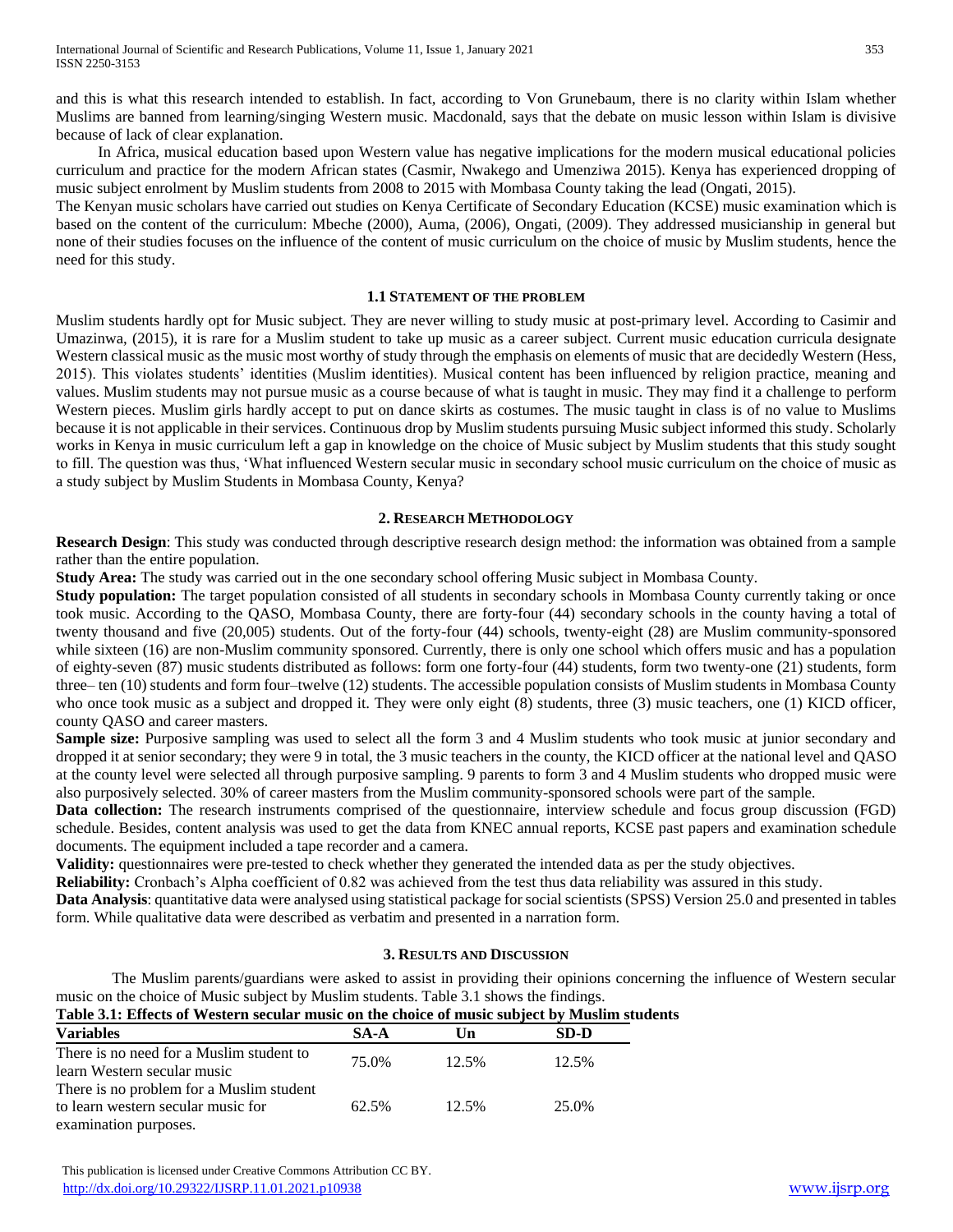| The teaching of Western pieces can       |       |         |       |
|------------------------------------------|-------|---------|-------|
| discourage Muslim students from taking   | 62.5% | 12.5%   | 25.0% |
| music subject                            |       |         |       |
| A Muslim student should not even own     | 62.5% | $0.0\%$ | 37.5% |
| discs containing Western secular music   |       |         |       |
| Muslim students should not play Western  |       |         |       |
| music instruments because it can distort | 62.5% | $0.0\%$ | 37.5% |
| Islamic faith                            |       |         |       |
| Western music can lower one's moral      |       |         |       |
| standards                                | 62.5% | $0.0\%$ | 37.5% |
| The government should emphasize on       |       |         |       |
| Islamic rather than Western music        | 75.0% | $0.0\%$ | 25.0% |
|                                          |       |         |       |

**[SA-A = strongly agree or agree: Un=undecided: SD-D = Strongly disagree or disagree]**

Table 3.1 shows that the majority of Muslim parents/guardians felt that there was no need for Muslim students learning Western secular music (75.0%). However, when it is required for examination, the participants felt it was not a problem (62.5%). As an intervening measure, the participants opined that the government should emphasize on Islamic music rather than Western music (75.0%). The researcher computed Kruskal-Wallis H test to determine the differences between the effect of Western secular music in secondary schools' music curriculum on the choice of music subject by Muslim students according to Muslim parental/guardian knowledge of child's previous engagement in music subject. Table 3.2 illustrates the findings.

| Table 3.2: Kruskal-Wallis H test for Western secular music on the choice of music subject by Muslim students |  |  |
|--------------------------------------------------------------------------------------------------------------|--|--|
| Test Statistics <sup>a,b</sup>                                                                               |  |  |

| <b>Variables</b>                                                                                       | <b>Kruskal-Wallis H</b> | Df | Asymp. Sig. |
|--------------------------------------------------------------------------------------------------------|-------------------------|----|-------------|
| There is no need for a Muslim student to learn<br>Western secular music                                | 4.000                   |    | .046        |
| There is no problem for a Muslim student to<br>learn Western secular music for examination             | 2.286                   |    | .131        |
| purposes<br>The teaching of Western pieces can discourage<br>Muslim students from taking music subject | 2.286                   |    | .131        |
| A Muslim student should not even own discs<br>containing Western secular music                         | 1.667                   |    | .197        |
| Muslim students should not play Western music<br>instruments because it can distort Islamic faith      | 1.667                   |    | .197        |
| Western music can lower one's moral standards                                                          | 1.667                   |    | .197        |
| the government should emphasize on Islamic<br>rather than Western music                                | 3.000                   |    | .083        |

a. Kruskal Wallis Test

b. Grouping Variable: Are you aware that your son/daughter used to take music subject and has dropped it?

The results determined that there were no statistically significant differences between there being no problem for Muslim students learning Western secular music for examination purposes,  $H(1) = 2.286$ ,  $p > .05$ ; the teaching of Western pieces discourages Muslim students from taking music subject,  $H(1) = 2.286$ ,  $p > 0.05$ ; the Muslim student not even owning discs containing Western secular music,  $H(1) = 1.667$ ,  $p > 0.05$ ; the Muslim students should not play Western music instruments because it could distort Islamic faith,  $H(1)$  $= 1.667$ ,  $p > 0.05$ ; the Western music lowering one's moral standards  $H(1) = 1.667$ ,  $p > 0.05$ ; and the government should emphasize on Islamic music rather than western music,  $H(1) = 3.000, p > 0.05$ .

The results showed an existing significant relationship between there being no need for the Muslim students learning Western secular music,  $H(1) = 4.000$ ,  $p = 0.046$ . Western secular music is not allowed to be performed nor learnt by the Muslim students with regards to requirement by the Islamic beliefs and the saying of the Prophet (Islam & Alam, 2013).

The teaching of Western pieces or listening to it by the Muslim students was highly discouraged as it was viewed as erosive and immoral (Sovatsky, 2014; Nouraie-Simone, 2014). Western music in all its entirety (reading, performing – singing and playing instruments) was not allowed by the sayings from the Prophet. There have been many incidences where Muslim students taking Music subject refused to perform Western secular music. It is forbidden (*haram*) as per the unfavourable references of music performance from the *Hadiths,* the sayings of the Prophet (Islam & Alam, 2013). It is not easy to interfere with religious beliefs instead as a learning institution, teachers are only required to offer guidance.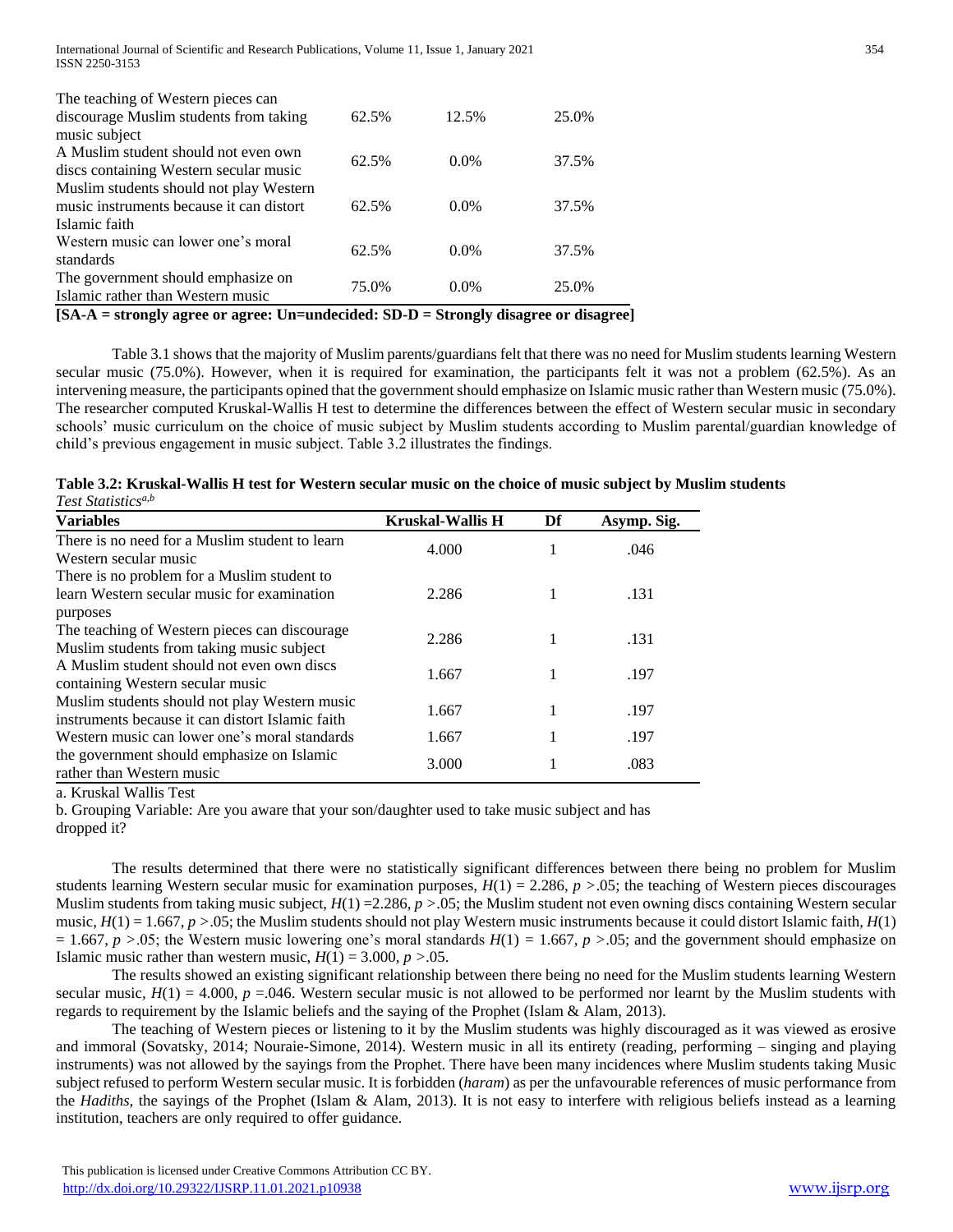In general, music is bethought by the Muslims to be forbidden by Muslim doctrine, which should not be listened to or performed (Khan, 2016). However, some varieties of this art are permissible (*halal*), which do not have a negative effect on the proper upbringing (Aidi, 2014). The study established that the Muslim students who pursued Music subject beyond junior school had been known to have excelled in the music examination of voice set pieces and the performance on instruments. Music is career-maker for all students pursuing it; therefore, allowing the Muslim students to take music classes would benefit their future endeavours in music.

Secular music is a non-religious form of art, which Islamic laws prohibit listening and performing it. However, music has gained dominance globally, hence, making it difficult to avoid. According to the study by O'Brien (2017), non-Muslim countries, as well as some Muslim countries, are bombarded by music, songs and rhythms of dancers. Muslim parents are guided by the teaching of the Messenger of Allah that the person with the sin of singing *(al-ghina')* and playing of the drum would be raised on the day of resurrection blind, deaf and dumb (Izsak, 2013). The fear of Allah's wrath threatens Muslim parents/guardians to allow their children taking Music subject. Besides, the music curriculum in the Kenyan education system has a limitation in the inclusion of Islamic music. This lack of Islamic music content in the curriculum has influenced the reluctance of the Muslim students on choice of music subject.

The initial belief of Muslim students not taking up music as a KCSE examinable subject was attributed to the music curriculum having overemphasised Western secular set pieces. However, according to FGD (2019), there was no overemphasise of Western music in the curriculum, but the teaching of its pieces had discouraged many of them from choosing it. The inherent negative attitude towards Western secular music by Muslim faithful leads to continuous removal of Muslim students from music classes globally. Mombasa County has had similar experiences where Muslim parents in Muslim sponsored schools had prohibited the inclusion of Music subject in their curriculum. This was made possible to avoid any possibilities of their children coming across music education in those schools.

There are, few Muslim students who've taken music subject and proved that the Muslim students are fast learners of Western music, though, they only encountered it in most cases during music classes. The religious teaching bars them from associating with Western music and culture thus opts to quit Music subject. From these findings, the researcher found that Muslim students' enrolment in Music subject in Mombasa County could improve as long as the music curriculum incorporates Islamic music.

### **4. CONCLUSION**

The music curriculum in the Kenyan education system dominates western secular pieces. This lack of Islamic music content in the curriculum has influenced the reluctance of the Muslim students on choice of music subject.

#### **5. RECOMMENDATION**

The Western secular music limits the participation of Muslims students from choosing music subject. Therefore, the Ministry of Education should engage Kenya Institute of Curriculum Development and Quality Assurance Standard directorate to incorporate independent Islamic music to promote the choice of the subject by both Muslim students and Muslim community-sponsored schools.

#### **ACKNOWLEDGEMENT**

We would wish to thank all those who assisted us directly or indirectly in the production of this work. I recognise Dr Apudo Malachi of Maseno University for his valuable comments. I thank my research assistants Mr Eugene Mwavali and Mr Paul Kem, who helped me derive information from the internet and typesetting of this work. I thank Mr Stephen Nawate for formatting the typed work. Much beholden to Ms Grace Mwamidi of Star of Sea Secondary School, Mombasa who directed me to research participants during data collection in Mombasa County. I wish to extend my gratitude to teachers, students, parents and officers who responded to my questionnaires that enabled me to come up with conclusions. It is not easy to mention all the people who contributed to this work, thank you all.

#### **REFERENCES**

- [1] Aidi, H. (2014). Rebel Music: Race, Empire, and the new Muslim youth culture. Vintage books.
- [2] Auma, P.O. (2006). Music aural performance in secondary schools in Kisumu and Nyando Districts, Kenya. Unpublished MA Thesis. Maseno University.
- [3] Cook, D. (2018). The Boko Haram Reader: From Nigerian Preachers to the Islamic State. Oxford University Press.
- [4] Hess, J. (2015). Decolonizing music education: Moving beyond tokenism. International Journal of Music Education, 33(3), 336-347.
- [5] Islam, M. E., & Alam, M. Z. (2013). Advertising: An Islamic
- [6] Izsak, K. (2013). Music education and Islam: Perspectives on Muslim participation in music education in Ontario. The Canadian Music Educator, 54(3), 38.
- [7] Khan, A. A. (2016). Islamic Culture and Modern World-2. Defence Journal, 20(4), 49.
- [8] Mbeche, C. G (2010). Developing strategies for teaching aural musicianship in Kenya Secondary Schools (Doctoral dissertation, Kenyatta University)
- [9] Nouraie-Simone, F. (Ed.). (2014). On shifting ground: Muslim women in the global era. The Feminist Press at CUNY.
- [10] O'Brien, J. (2017). Keeping It Halal: The Everyday Lives of Muslim American Teenage Boys. Princeton University Press.
- [11] Ongati, R. O. (2015). The Preparation of Music Teachers in Kenya. The Preparation of Music Teachers.
- [12] Radocy, R. E., & Boyle, J. D. (2012). Psychological foundations of musical behaviour. Charles C Thomas Publisher.
- [13] Sarrazin, N. (2013). Devotion or pleasure? Music and meaning in the celluloid performances of qawwali in South Asia and the diaspora. In Music, Culture and Identity in the Muslim World (pp. 194-215). Routledge.
- [14] Sovatsky, S. (2014). Advanced spiritual intimacy: The yoga of deep tantric sensuality. Simon and Schuster.
- [15] Storsve, V., Westby, I. A., & Ruud, E. (2012). Hope and recognition. A music project among youth in a Palestinian refugee camp.

 This publication is licensed under Creative Commons Attribution CC BY. <http://dx.doi.org/10.29322/IJSRP.11.01.2021.p10938> [www.ijsrp.org](http://ijsrp.org/)